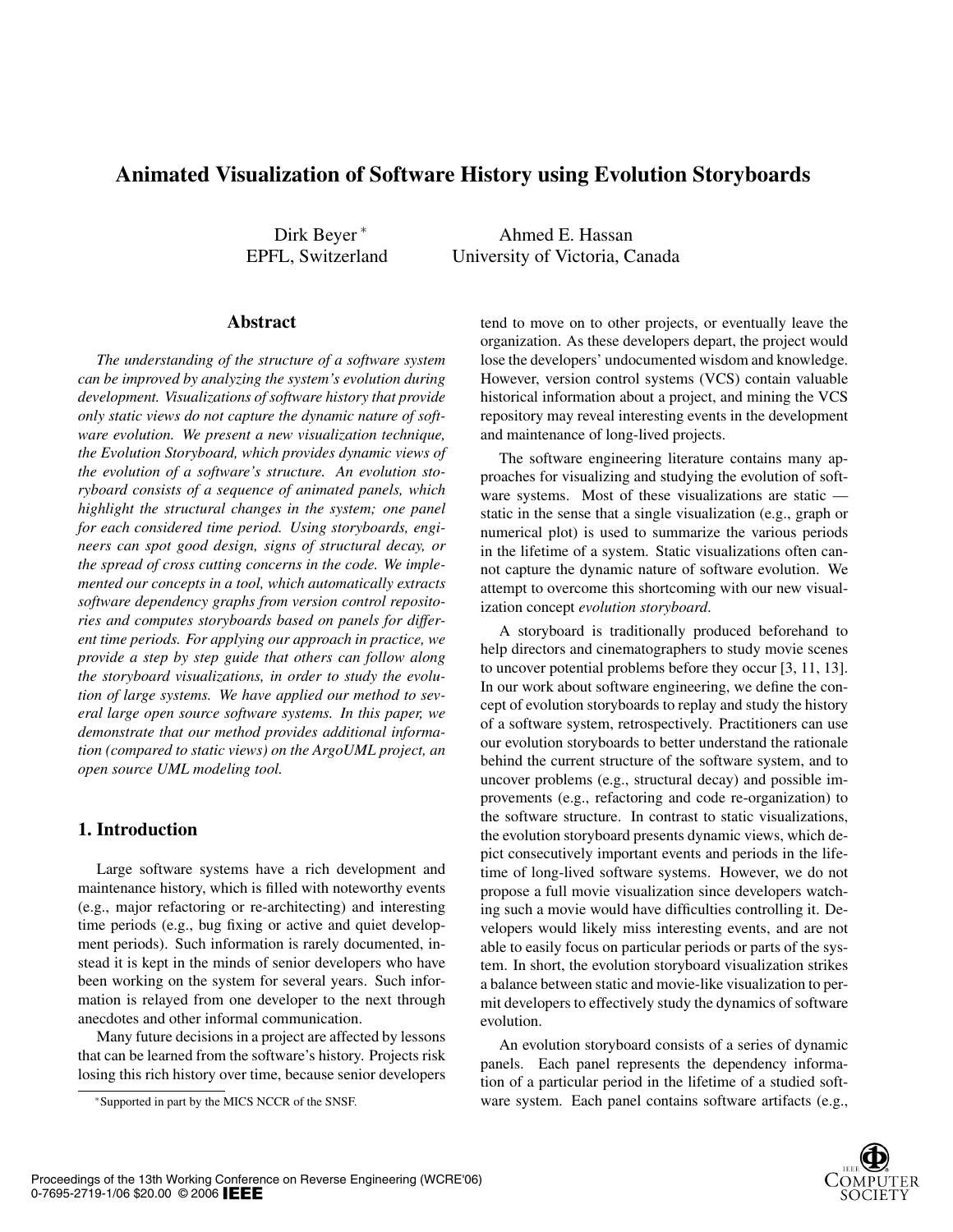files or functions) that are placed in a two-dimensional space, where the positions of the artifacts are obtained by an energy-based graph clustering algorithm. These placements have the property that artifacts that are dependent have close positions, and artifacts that are independent have distant positions. Each panel highlights changes of the software artifacts' dependency degree, and optionally showcases the movement of them through animated arrows. The evolution storyboard assists developers in spotting artifacts that are becoming more or less dependant on others.

The evolution storyboard visualizes changes of the system structure over time based on dependency graphs. For the case studies mentioned in this paper, we used cochange graphs —an abstract representation of the change transactions— as dependency graphs. However, the method is parametric in the kind of dependency graph. A co-change graph can be extracted from the VCS repository of a software system using a simple and efficient extraction process. The panels in this paper represent the co-change information: artifacts are positioned closely together if they were often changed together. The approach is programminglanguage independent, and the software artifacts are not restricted to program source but can also represent artifacts such as build scripts, documentation, and test cases.

Storyboard visualizations help practitioners to understand the evolution of the structure of a software system, complementing other existing techniques. In comparison to static visualizations of evolution, our animated visualization can monitor how the structure of dependencies in a software system has changed over time. More concretely, our work provides support for the following reengineering subtasks (selection of possible applications of our approach):

- Explaining decay symptoms. Storyboards help explaining symptoms and clarify misconceptions. E.g., although a static visualization may reveal symptoms of decays, the storyboard could reveal that these symptoms have existed over the years since the beginning of the project and are more likely design decisions rather than decay symptoms.
- Highlighting refactoring candidates. Storyboards help uncover artifacts that are good candidates for refactorings. Artifacts that are responsible for a variety of concerns in a software system and tend to change with many different groups of artifacts that represent particular concerns, are examples of such candidates. Such refactoring candidates are highlighted in the panels of a storyboard since they frequently move as they change often with different artifacts over time.
- Spotting good structure. Storyboards highlight well designed sets of artifacts. Such artifacts tend to change together, and rarely change with other artifacts. Our

clustering layout causes artifacts with such characteristics to separate from the rest of the system and to form their own cluster. The storyboard panels help us to visualize the emergence of such clusters over time.

Many useful software visualization approaches lack to provide a guideline that explains how to use the visualization and what insights can be obtained from the pictures. We provide a **step by step guideline** for using our method. The guide aims at helping to get started when analyzing the software's evolution, in order to gain a better understanding of the current structure of the system. Practitioners can follow this simple guideline to understand, visualize and animate their system and its structure. We evaluate our own technique along the proposed guideline in the last section of the paper, and showcase our new storyboard visualization on a large open source project. We demonstrate how to address the above reengineering tasks for these systems.

Contributions. The contributions of this work can be summarized as follows:

- 1. We define a new dependency graph model, which generalizes the co-change graph model from [5] to arbitrary software dependency graphs.
- 2. We introduce the evolution storyboard, a new concept for animated visualizations of historical information about the software structure, and the storyboard panel, which is the building block for highlighting structural differences between two versions of a system.
- 3. We highlight several obvious applications of our technique to typical reengineering tasks, and show on large example systems how it provides solutions.
- 4. We formulate a guideline for the usage of our visualization, in order to make the approach applicable by and useful for non-experts, and to make the evaluation repeatable on other subject systems.

Related Work. Ball et al. mined and visualized graphs based on common source code changes from the version control repository [2]. Baker and Eick used animated visualizations of software metrics to observe the growth of software systems [1]; they did not use co-change information from version repositories. The visualization of release histories by Gall et al. is produced by generating two-dimensional pictures and combining them to a layered structure (system–subsystem–module) for different versions of the system over time; several attributes are used to color the visualizations [10]. Collberg et al. proposed a method that is limited to source code objects and the programming language Java, to produce sequences of static layouts of call and inheritance graphs [6]. The method uses energy models that are not designed for clustering, but for

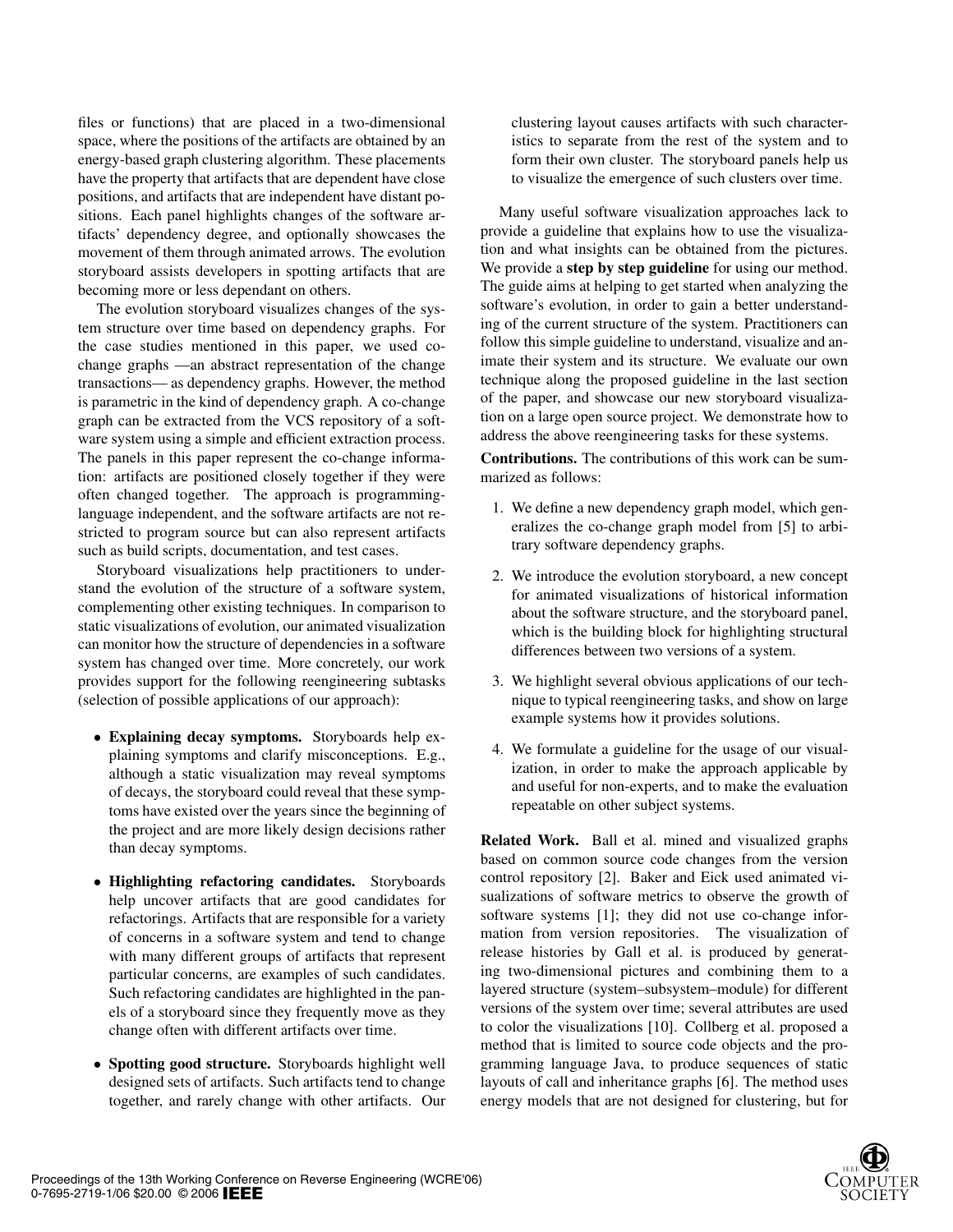aesthetic layout of non-software graphs. Fischer and Gall visualized the dependencies between features[7], and Lanza used matrices to represent evolution data [14]. Beyer and Noack introduced energy-model based visual clustering of software systems using co-change graphs [5]. We use their method to compute the positions of artifacts in our panels.

Outline. Section 2 defines the graph model that our method is based on. Section 3 defines how the static layouts are computed and how they are combined to form a dynamic storyboard. We use a clustering layout technique to position artifacts in the storyboard panels. Then we compute the panels for each period, add the animation to each panel, and apply several filtering heuristics to avoid pollution of the visualization with unimportant information, to make the presentation clear and easy to understand. In Section 4 we propose a usage guideline for our approach and report our findings from applying the technique to three large opensource software projects. We conclude the paper with summarizing and discussing our approach.

## 2. Graph Model

An evolution storyboard is constructed by combining visualizations of multiple dependency graphs for different periods. This section defines the graph model that is used as input data for the method; these graphs can be automatically extracted from version control repositories (such as CVS), however this is not detailed in this paper (cf. [16, 17, 8, 4, 12]).

Dependency graphs. Previous approaches to visualize dependency structures are based on graph models where a dependency between two artifacts is modeled as an edge between the two corresponding artifact nodes. In contrast to this 'condensed' graph model, we prefer to keep more information in the graph. If the reason for the (assumed) dependency is a syntactical coupling of three artifacts, then we want to keep this fact in our model. For this purpose, we introduce a new model for dependency graphs with a new type of nodes, called a *dependency node*, which captures the reason for the dependency.

A *dependency graph* is a weighted, bipartite, undirected graph  $G = (V, E, w)$ , where *V* is the set of nodes, *E* is the set of edges, and  $w : E \to \mathbb{R}$  is a total function that assigns a weight to each edge. A node  $v \in V$  is either an *artifact node* or a *dependency node*. An edge  $\{d, a\} \in E$  between a dependency node  $d \in V$  and an artifact node  $a \in V$  exists if node *d* models the abstract reason that makes artifact *a* dependent on all other artifacts  $a'$  with  $\{d, a'\} \in E$ . The weight of an edge can be used to model the importance of the dependency (if the weight is not mentioned explicitly, we assume an edge weight of 1). Software artifacts are, e.g., subsystems, files, classes, or functions. Dependencies can be induced by, e.g., calls, subtype relations, or co-changes.



**Figure 1. Combined dependency graph**

Example 1. (Dependency graph) Let x.h be a header file, and let y.c and z.c be two implementation files that contain both a preprocessor directive to include file x.h. This fact of a syntactical inclusion dependency can be modeled by the following (sub-) graph  $G = (\{d_1, d_2, x, h, y, c, z, c\},\)$  $\{\{d_1, x.h\}, \{d_1, y.c\}, \{d_2, x.h\}, \{d_2, z.c\}\}, w$ ,  $w: V \rightarrow \{1\}.$ Co-change graphs. The dependency graphs that we use in the examples in this paper are *co-change graphs* [5]. In this case the graph represents the change history of a software system in the following way: the dependency nodes represent version-control change transactions, and an edge {*d*,*a*} between a change transaction node *d* and an artifact node *a* exists if artifact *a* was changed by change transaction *d*.

Weighted combinations of different graphs. Since we model the abstract reason for a dependency in a separate graph node, it is possible to represent several different kinds of dependencies between two artifacts in the same graph. E.g., two artifacts can be connected by an inclusion dependency node of an inclusion graph and by a change transaction node of a co-change graph. The combination of two different dependency graphs is the union of the two graphs. If different dependency graphs are not considered equally important, then the dependency graphs can be weighted with different edge weights in the combination.

Example 2. (Combined dependency graph) Figure 1 shows a combined dependency graph that includes the facts from the previous example, and additionally a co-change dependency c between all three artifacts.

## 3. Visualization

An evolution storyboard visualizes a sequence of dependency graphs for several periods in the development of a software system. Therefore the storyboard consists of several panels — each panel visualizing the dependency graph at a particular period. In this section, we first present our technique to layout a single dependency graph for a panel. Then we discuss three alternatives for instantiating the method to co-change graphs. We proceed with defining the evolution storyboard and how it is drawn in the visualization. In the visualization we need to ensure that we filter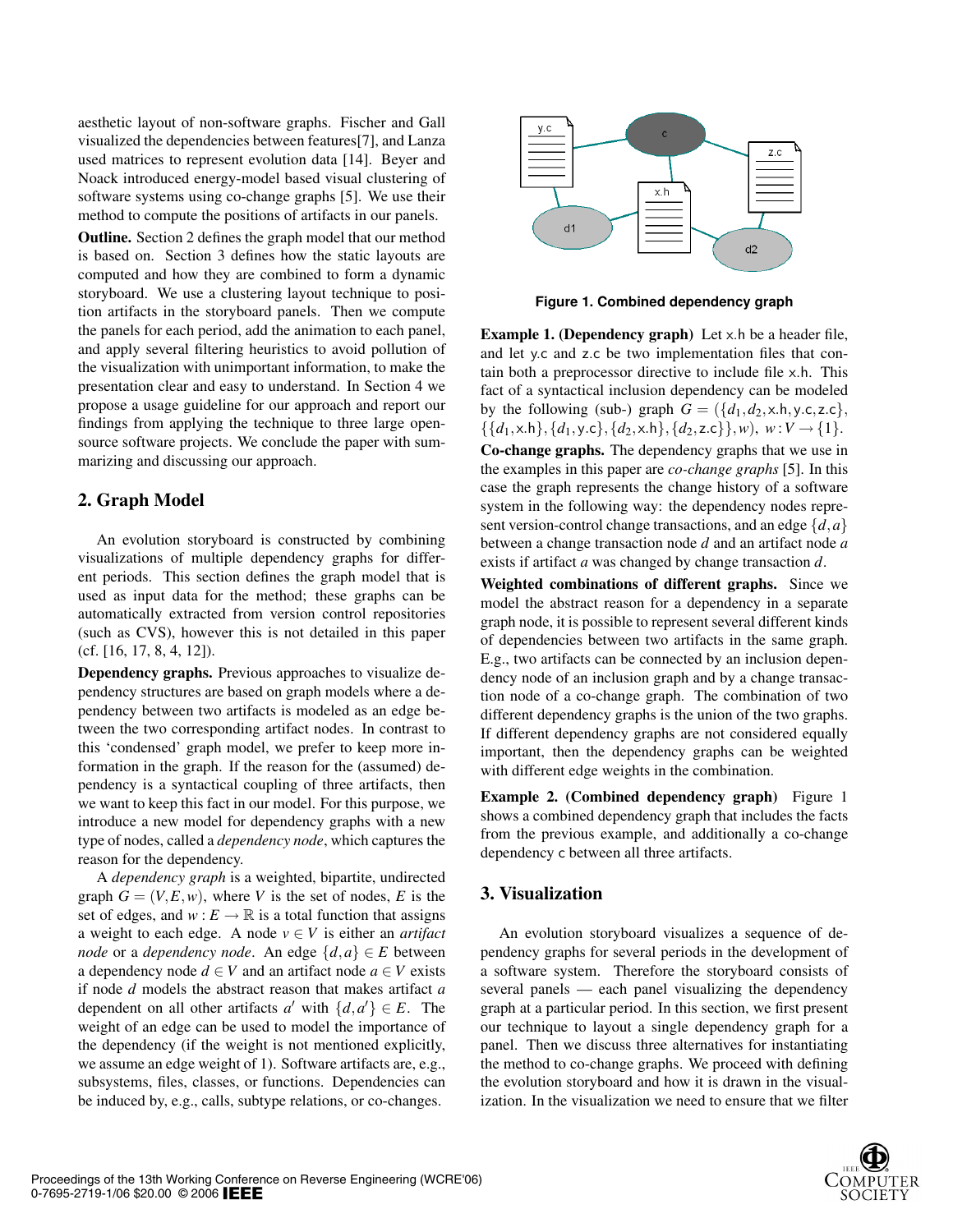out unimportant information that otherwise blur the generated picture. Finally, we discuss our tool implementation for generating storyboards, and highlight the benefits and limitations of the current implementation.

**Visualization of single panels.** A *layout* of a graph  $(V, E, w)$ is a function  $p: V \to \mathbb{R}^d$ , which maps each node from *V* to a position in the *d*-dimensional real space ( $d \in \{2,3\}$ ). We construct the function *p* using *energy-based graph layout* (cf. [9]). An *energy model* is an evaluation function *U* that assigns to each layout *p* a real number *u*. The layout *p* is the *best layout* if  $U(p)$  is the global minimum of function  $U$ . This means that the energy model encodes the desired properties of the layout. Since we are interested in grouping a dependency graph into groups that represent subsystems, we use energy models with *clustering properties* [5, 15]. The algorithm that computes a layout with minimal energy is called a minimizer. To efficiently compute an approximation of the best layout of a dependency graph for a single panel, we run the graph layout tool  $CCVISU<sup>1</sup>$ .

Visualization of a sequence of graphs. Instead of visualizing a single dependency graph which represents the full history of a software system (as done in [5]), we are here interested in visualizing how that particular dependency graph *evolves* over time. This visualization helps to gain insights into changes to interdependencies between artifacts and subsystems during the development of the system.

For the instantiation of our method to *co-change graphs*, we considered the following three alternatives for the choice of the co-change graphs at every panel:

- 1. Time-based co-change graphs: We consider graphs after a constant time period. In our case studies, we chose to create a new panel after every 3 months.
- 2. Change-count-based co-change graphs: We consider graphs after a constant number of additional dependencies for each panel. In our case studies, we chose to create a new panel after every 1000 dependencies.
- 3. Release-based co-change graphs: We consider graphs at certain release points. We create a new panel for each release of the software system.

Each alternative has its benefits and shortcomings; the time-based graphs quickly reveal in their corresponding storyboard panels quiet time periods in the lifetime of a software system, where little or no changes have occurred to the software's dependency structure. On the other hand, using the change-count-based or release-based alternative, the user is not aware of the amount of time that has elapsed between two panels in the storyboard. For example, one panel may capture 1000 changes that occurred in a single day whereas another panel may capture the same amount of changes over a few weeks or months.

Evolution storyboards. The evolution storyboard divides the lifetime of a software system into several periods, and shows a storyboard panel for each of them. Every storyboard panel is based on a layout of the dependency graph to visualize the structure of the software system.

Let  $G_t = (V_t, E_t, w_t)$  be the dependency graph of the software system at time  $t$ , and let  $p_t$  be the best layout of the graph *G<sup>t</sup>* . An *evolution storyboard* for the sequence of marks  $t_0, t_1, \ldots, t_n$  is a sequence of *n* panels  $P_1, P_2, \ldots, P_n$ , one for each period between two subsequent marks. The panel *P<sub>t</sub>* consists of the layout *p<sub>t</sub>* and a set  $M_t \subseteq V_t \cap V_{t-1}$ of *animated nodes*. We use the set *M<sup>t</sup>* to restrict the animation of a panel to nodes that reflect the change of structure, to filter out negligible change of nodes, to avoid clutter in the panel. The conditions for a node of being considered as animated node are detailed below.

The visualization of a single panel  $P_t$  is implemented as follows: for every artifact node  $a \in V_t$ , we draw a filled circle at position  $p_t(a)$ , with the circle area proportional to the edge degree  $deg_{G_t}(a) = \sum_{\{a,d\} \in E_t} w_t(\{a,d\})$ , i.e., the sum of the weights of dependency edges to the artifact node. For every artifact node  $a \in M_t$ , we draw a grey filled circle at the node's previous position  $p_{t-1}(a)$ , with a circle area proportional to the previous edge degree *degGt*−<sup>1</sup> (*a*), and a grey line from the previous position  $p_{t-1}(a)$  to the current position  $p_t(a)$ . This line is animated by moving bubbles that move from  $p_{t-1}(a)$  to  $p_t(a)$ . Furthermore, we visualize the change in the degree of dependency since the previous panel (i.e., the last period): we draw a red ring within the circle for the artifact node *a*, with the area of the ring proportional to the difference of the edge degree between graph *G<sup>t</sup>* and the previous graph  $G_{t-1}$ , i.e.,  $deg_{G_t}(a) - deg_{G_{t-1}}(a)$  if  $a \in V_{t-1}$ , and *degG<sup>t</sup>* (*a*) otherwise. This means: large nodes depend on many other nodes, and nodes with large rings have changed their degree of dependence a lot during the last period.

In the evolution storyboard, these panels are displayed in a sequence for the purpose of visualizing and animating the historical changes in the dependency of the nodes. The interface of the tool permits the user to move quickly between consecutive panels. The ability to move quickly between panels offers a motion-like animation, which permits the user to animate and study closely changes in the layout and in the structure of a software system over time.

Stabilization and filtering techniques. To achieve a sequence of layouts that are similar to each other (*stable*), but emphasize the change in the structure of the system, we feed our graph-layout algorithm when computing the layout for panel  $p_i$  with the positions of the artifacts in panel  $p_{i-1}$ . I.e., the layout algorithm starts with the positions of the previous layout, and adopts the positions of the artifacts in the current layout according to the current graph, in order to produce a layout with minimal energy.

<sup>1</sup>http://mtc.epfl.ch/∼beyer/CCVisu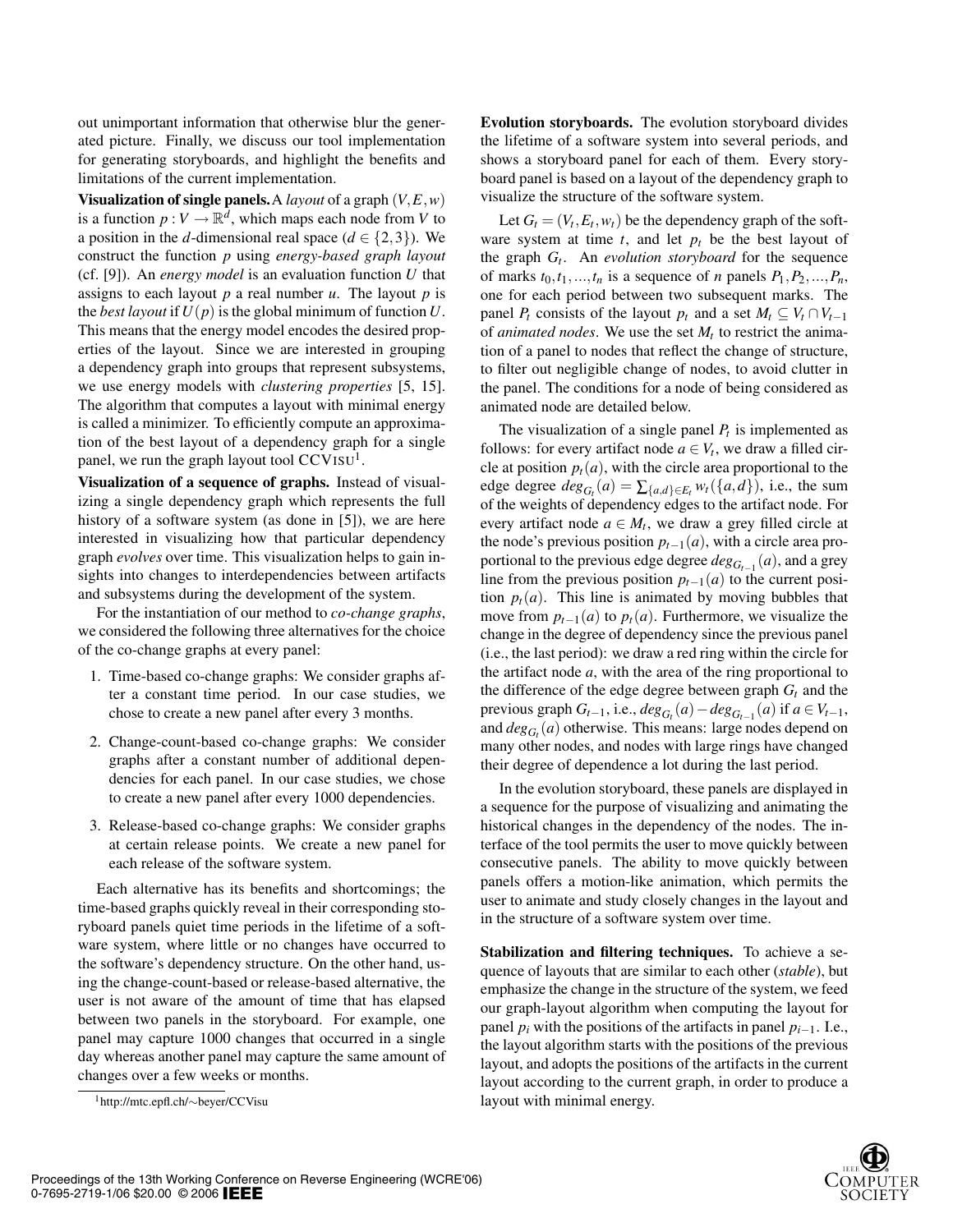

**Figure 2. Approach overview**

In the following we explain in more detail how we filter out animation of negligible movement, to avoid that unimportant information blurs the visualization. An artifact node  $a \in V_t \cap V_{t-1}$  is included in the set  $M_t$  of animated nodes if all of the following conditions hold:

- 1. The Euclidean distance  $||p_t(a) p_{t-1}(a)||$  of the node's current and previous position is larger than a certain threshold (e.g., 5 % of the panel's width). The animation of artifacts not fulfilling this condition would clutter the visualization by many very small changes of positions.
- 2. The degree of dependency  $deg_{G_t}(a)$  (i.e., the edge degree) is above a certain threshold (i.e., the dependency of the artifact changed often). Artifacts not fulfilling this condition are not important for the overall structure of the system and its evolution.
- 3. The change of the degree of dependency  $deg_{G_t}(a)$   $deg_{G_{t-1}}(a)$  in the last period (i.e., the difference of the edge degrees) is above a certain threshold (i.e., the dependency of the artifact changed a considerably in the last period). Artifacts not fulfilling this condition are not important for the change of the structure during the last period.

Note that restricting the animation to a subset of artifacts does not affect the positions of the other artifacts in the panel. If, e.g., an artifact changes its dependencies slowly over a long period of time, it would always change its position a bit, but we would not emphasize it by animation.

Tool implementation. The concepts of the evolution storyboard are implemented as a Java application, in order to be platform independent. Clustering graph layouts are efficiently computed by calling functions from CCVISU's layout library<sup>1</sup> [4], which is based on the best known algorithm for computing energy-based graph layouts (Barnes-Hut). Figure 2 gives an overview of the tool implementation. The dependency graphs for each panel are generated through either the time-based, change-count-based, or release-based alternative. These graphs are feed to the graph-layout tool. The tool uses the layout from previous panels to generate the layout for the following panel. For the first panel, the tool uses a random layout. The generated

layouts along with the dependency graphs are feed into the movement filter. The filter uses the aforementioned thresholds and heuristics to reduce the animation of unimportant nodes. The complete evolution storyboard is displayed using standard, vendor-independent Java technology.

Alternatively, the storyboard can be written to several SVG files (one for each panel), which are embedded in a single HTML document for navigation. The use of standard web technology makes the tool easy to use and adopt by software practitioners. To permit users to move quickly between panels, all SVG files are loaded in memory using HTML layers. Once a specific panel is to be shown, its particular HTML layer is brought to the front. This technique permits very fast interaction with the storyboard with no lag due to loading up an SVG file corresponding to a panel. Users can zoom into a particular area of a panel to monitor closely the interactions of a limited set of artifacts. Although each panel is represented as a separate SVG file, all the SVG files communicate together through JavaScript functions to ensure that they are synchronized. For example, once a user zooms into a particular panel then the viewpoint of all other panels in the storyboard are adjusted to reflect the same viewpoint.

Coloring schemes. Each generated storyboard supports two coloring schemes by default. Additional coloring schemes are possible. One coloring scheme is based on an authoritative decomposition of the studied software system. In this coloring scheme, all artifacts (i.e., nodes) in a subsystem are colored using a particular color which represents the subsystem. This coloring scheme highlights how interdependencies between different subsystems change over time. The second coloring scheme is a heat-based coloring scheme (called HeatMap): artifacts which have moved in more than 40 % of the panels are colored orange; files which have moved in more than 30 % of the panels are colored yellow; and files which have moved in more than 20 % of the panels are colored green. Finally files that have moved in than less than 20 % of the panels are colored grey. This heat coloring scheme permits us to note artifacts that are continuously moving due to permanent change of dependencies.

# 4. Application

#### 4.1. Step by Step Guideline

To get started with using evolution storyboards, we propose the following step by step guideline, which we derived from our own experience in analyzing large software systems. We hope that this guideline provides help for others who are interested in using storyboards on their own software systems.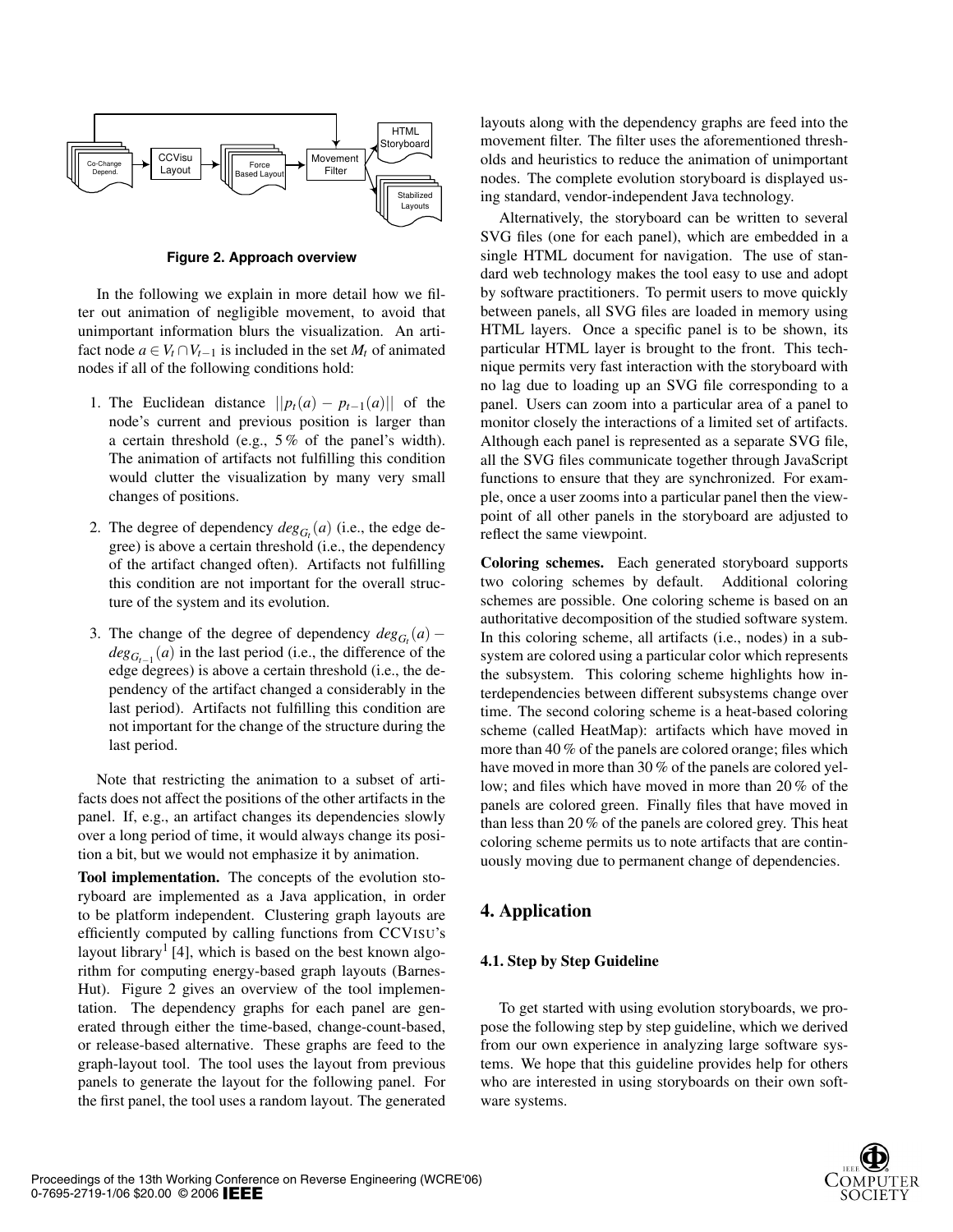- 1. Data preprocessing. The input of the method is a set of dependency graphs for different versions. These need to be extracted from the system's version control repository (e.g., co-change graphs with CCVISU).
- 2. Single-panel analysis. Analyze various static panels individually. Use an authoritative decomposition or the package/directory structure to color all artifacts of one subsystem with the same color. The area of an artifact circle indicates the degree of dependency (e.g., how often it was changed). If the dependency graph contains loosely coupled, cohesive groups of artifacts, then these groups appear in the layout as clusters. If these clusters consist of nodes of mostly the same color, then the dependency graph 'matches' the authoritative decomposition. Watch for the following characteristics:
	- (a) Large nodes. Artifacts represented by large nodes have a high degree of dependency in the graph (co-change graphs: were changed often in the lifetime of the project). These artifacts can be good candidates for reengineering.
	- (b) Separated subsystem components. Artifacts that have the same color but are not closely positioned, are considered to be in the same subsystem, but do not strongly depend on each other. These nodes can be candidates for reassignment into different subsystems.
	- (c) Independent clusters. A group of artifacts that is separated from the rest in the layout represents a very cohesive subsystem according to the system's dependency structure. The artifacts in such a cluster strongly depend on each other (change often together), and are not very dependant on (often changed together with) other artifacts.

Such (groups of) artifacts are good candidates for closer investigation.

- 3. Animated analysis. Animate the dependency graph using the evolution storyboard. Watch for the following characteristics in the animation:
	- (a) Growing nodes. Observe how nodes grow over time. In particular, focus on the large nodes that were noticed in the single-panel analysis. This will explain if artifacts had particular periods of heavy dependencies to other artifacts (were frequently changed) and quiet periods, versus artifacts that continuously had a stable degree of dependency. Also look for groups of nodes that do not change their size, these are 'stable' artifacts/subsystems, which do not change their dependencies to other artifacts.
- (b) Traveling nodes. Observe how nodes change their position over time. In particular, look for nodes that are frequently moving reasonable distances. This indicates that these artifacts are changing not only their degree but also their dependency *partners* excessively. Such artifacts that frequently move across the storyboard are good candidates for refactoring by breaking the artifact into smaller artifacts, according to the different responsibilities (each representing a particular concern).
- (c) Cluster movement. The single-panel analysis gives us a static glimpse of how the different subsystems (colors) are related. It does not show how the dependencies between these subsystems change over time. Concentrate on the following three particular aspects:
	- i. Independent clusters. Examine how each cluster is moving over time in the storyboard. In particular, look for clusters that could be identified in the single-panel analysis as being well separated from the rest of the artifacts. If we observe that such clusters have moved slowly over time to become separated, then this can be the result of a restructuring activity and indicates that these clusters are highly cohesive and have low coupling to the rest of the system.
	- ii. Co-cluster movement. Compare how each cluster has moved relative to the others. If two clusters move closer together, this indicates that these clusters are becoming more and more dependant on each other.
	- iii. **Emerging clusters.** If a cluster moves out of the rest of the system or out of another cluster, this means that over time the dependencies were concentrated within that cluster. This effect can be a consequence of successful restructuring activities. The clustering energy model ensures that the a cohesive group of artifacts that is otherwise loosely coupled with the rest gets separated.
- 4. Consult additional sources. Compile a list of noteworthy artifacts and group of artifacts, and consult the system documentation, look up the source code or API, or consult a system expert, in order to get additional information about the components to select and refine the findings obtained using the evolution storyboard. We hope that this consultation of additional sources (which a tool cannot do for us) can be done more efficiently after exploring the evolution storyboard, since the user knows already which questions to ask.

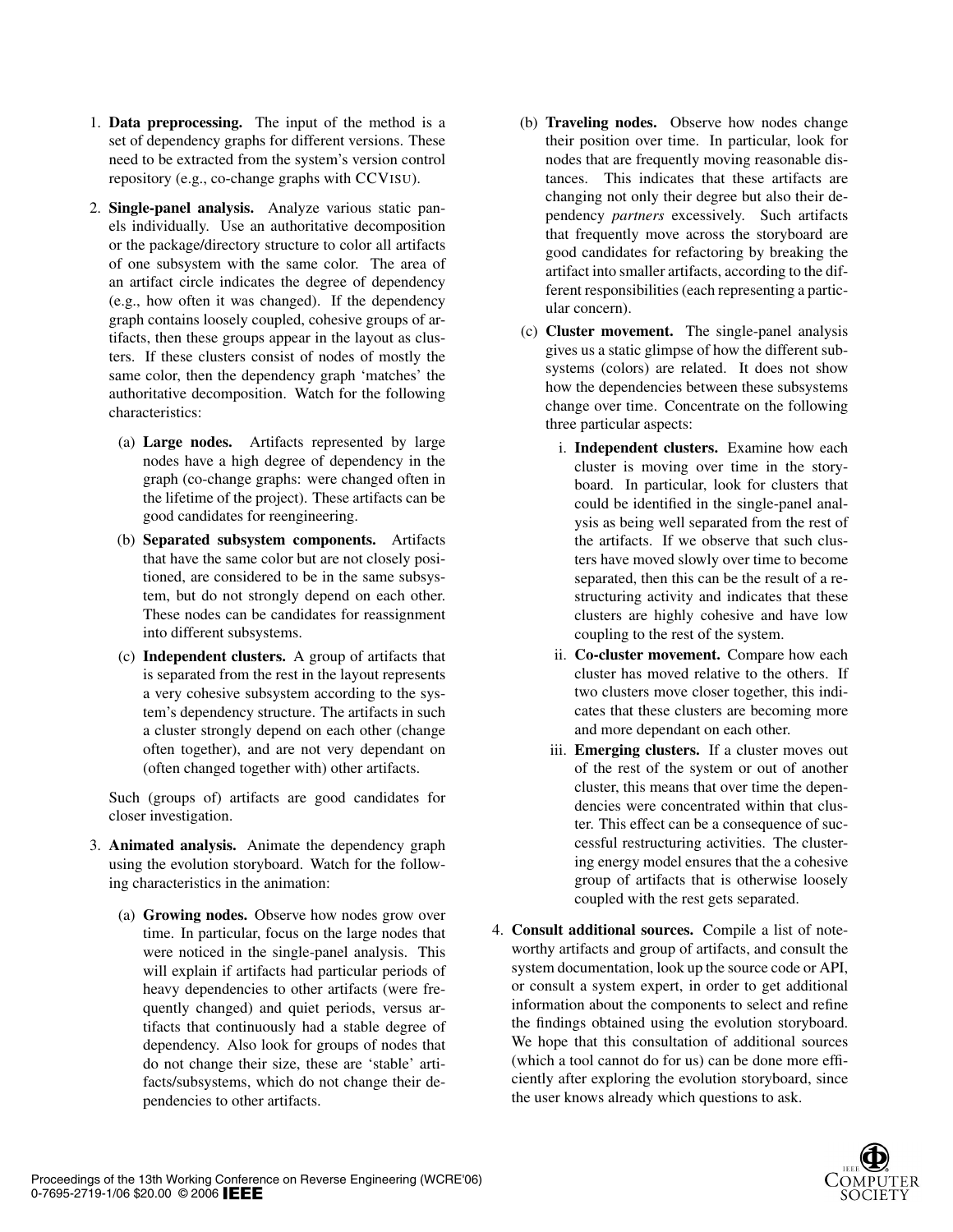

### **Figure 3. A storyboard panel for ArgoUML showing old (left cluster) and new (right cluster) source code files and documentation files**

#### 4.2. Case Studies

Our example storyboards were created by applying the approach to the information stored in the version control repository (CVS in this case) of three systems. We chose to use co-change graphs as input, because they are simple and efficient to extract from the version repository. We do not claim that this is the best choice of dependency graph, and our method is not limited to co-change graphs. For clear presentation in the paper (limited resolution when printed), we omit all artifacts with dependency degree less than 3.

We use both coloring schemes. The HeatMap coloring scheme is helpful in our animated analysis since it highlights frequently moving nodes and subsystems. The coloring by authoritative decomposition helps to observe how the dependency structure between the different subsystems changes over time. Our Java implementation and SVG Java-Scripts permit us to switch between both coloring schemes on the fly, to not lose context. Once we observe an interesting set of nodes (e.g., frequently moving or growing fast), we can zoom and observe them more closely over time.

We have applied the evolution storyboard approach to the three large open source software projects POSTGRESQL, ARGOUML, and MOZILLA. POSTGRESQL is an open source relational database system with more than 15 years of active development. ARGOUML is an open source UML modeling tool which includes support for all standard UML 1.4 diagrams. MOZILLA is an open source web browser and mail client. The evolution storyboards highlighted several interesting historical events and information about the three systems. Panels in the POSTGRESQL storyboard were created using the time-based technique, whereas the panels in the storyboards of ARGOUML and MOZILLA are changecount-based. Due to space limitation, we discuss only the ARGOUML storyboard in this paper, but we encourage the reader to download and explore also the other storyboards (we refer to the online supplement).

ArgoUML. The ARGOUML repository contains the development history of 10,139 files over the last 8 years. Our largest extracted co-change graph, which is used in the last storyboard panel, models 10,108 commits (resulting in a total of 20,247 nodes with 57,036 single changes).

*Single-panel analysis.* Figure 3 shows a panel from our first storyboard for ARGOUML. The figure shows two large separated clusters. The different panels in the storyboard show how one large cluster was becoming more active with many changes applied to it and artifacts moving, while the other large cluster had very few changes (node sizes not growing) and no artifacts moving. A closer examination of the version control system for ARGOUML revealed that the system contains an old (no longer maintained) source tree and another actively enhanced and maintained tree with moving nodes and changing dependencies. Our generated storyboard offered us a dynamic view into how the team moved their development from their old source tree to the new source tree.

To increase the clarity of the generated storyboard, we decided to consider only the active source tree when we built our next storyboard for ARGOUML. By dropping the artifacts of the old tree from our visualization, the new artifacts could expand to fill the panel instead of using only half of the panel's space.

Figure 4 shows the first and last panel in the ARGOUML storyboard. The first panel indicates the colors assigned to each subsystem. Utility files and other files that are not assigned to any subsystem are drawn in white. Following our step by step guide, we note all the large nodes in the last panel. The names of the large nodes are indicated in the figure. These large nodes are good candidates to observe in the next step using animation. Moreover, we can investigate their overall movements using the HeatMap coloring scheme. We also observe that the UI subsystem (yellow) has grown considerably over the years and seems to be highly dependant on several other subsystems. Nevertheless, we notice in the lower right corner of the last panel the formation of a mini-cluster of the UI subsystem. Using the animated analysis, we can closely look at the formation of this cluster over time to gain a better understanding of the rationale behind its formation. Finally, we notice that the I8Ninternationalization subsystem (orange) has remained over the years as a reasonably independent cluster that is separated from the rest of the system. This is a good indication that the internationalization concerns within ARGOUML are well contained except for a few orange files that are placed close to the other subsystems.

*Animated analysis.* Our single-panel analysis highlighted the formation of a mini-cluster of the UI subsystem (yellow) in the lower right corner in Fig. 4 (last panel). For closer investigation, we zoom into the area that is greyed in Fig. 4. Figure 5 shows four different panels from the

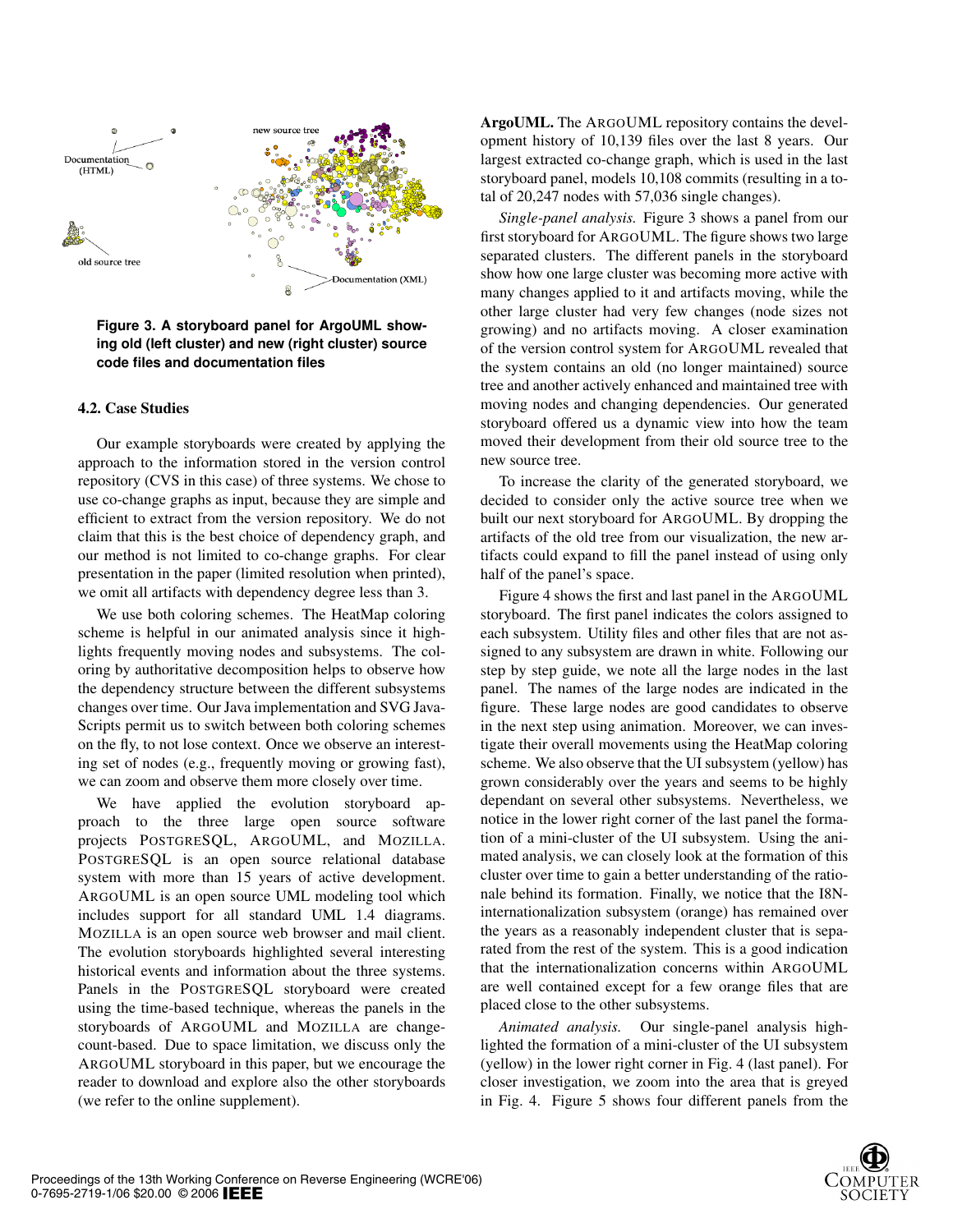

**Figure 4. First and last panel (ArgoUML)**



**Figure 5. Animated analysis (ArgoUML)**

zoomed ARGOUML storyboard at different moments in time (from left to right). We observe the existence of two yellow mini-clusters at the beginning of the project, labeled A and B in the figure. As time progresses, a new minicluster C is formed due to many nodes separating from cluster A and B. These separated nodes tend to be modified together and are rarely modified with other artifacts, therefore the energy layout separates them from the rest of the yellow subsystem. Recently (i.e., in the last panel), most of the nodes in B have moved into C and we are back to having two mini-clusters. The storyboard permits us to closely observe the creation of the new cluster C and the slow disappearance of cluster B. At this moment, the reason for the movement and creation of these mini-clusters is still not clear to us.

Our analysis (detailed below) reveals that the storyboard has highlighted a peculiar evolution path of the design of ArgoUML. During our large-node single-panel analysis, we marked the file PropPanel.java. This file is the largest file in that area of interest in the storyboard panels. We use this file to start our investigation.

Studying ARGOUML's JavaDoc documentation, we learn that PropPanel is an abstract class that provides basic layout and event dispatching support for all property panels. The class has three subclasses, PropPanelModelElement, PropPanelDiagram, and TabDocumentation. The class TabDocumentation is a simple class and it is placed close to PropPanel. The class PropPanelDiagram represents the property panel for a diagram. The classes that implement UML diagrams, such as Use Case, Activities Diagram, inherit from it. Most classes that inherit from PropPanelDiagram are placed beside the Diagram subsystem classes (at the top of the storyboard panels), except for a few classes which are more UI dependent and are located in cluster A throughout the lifetime of the project.

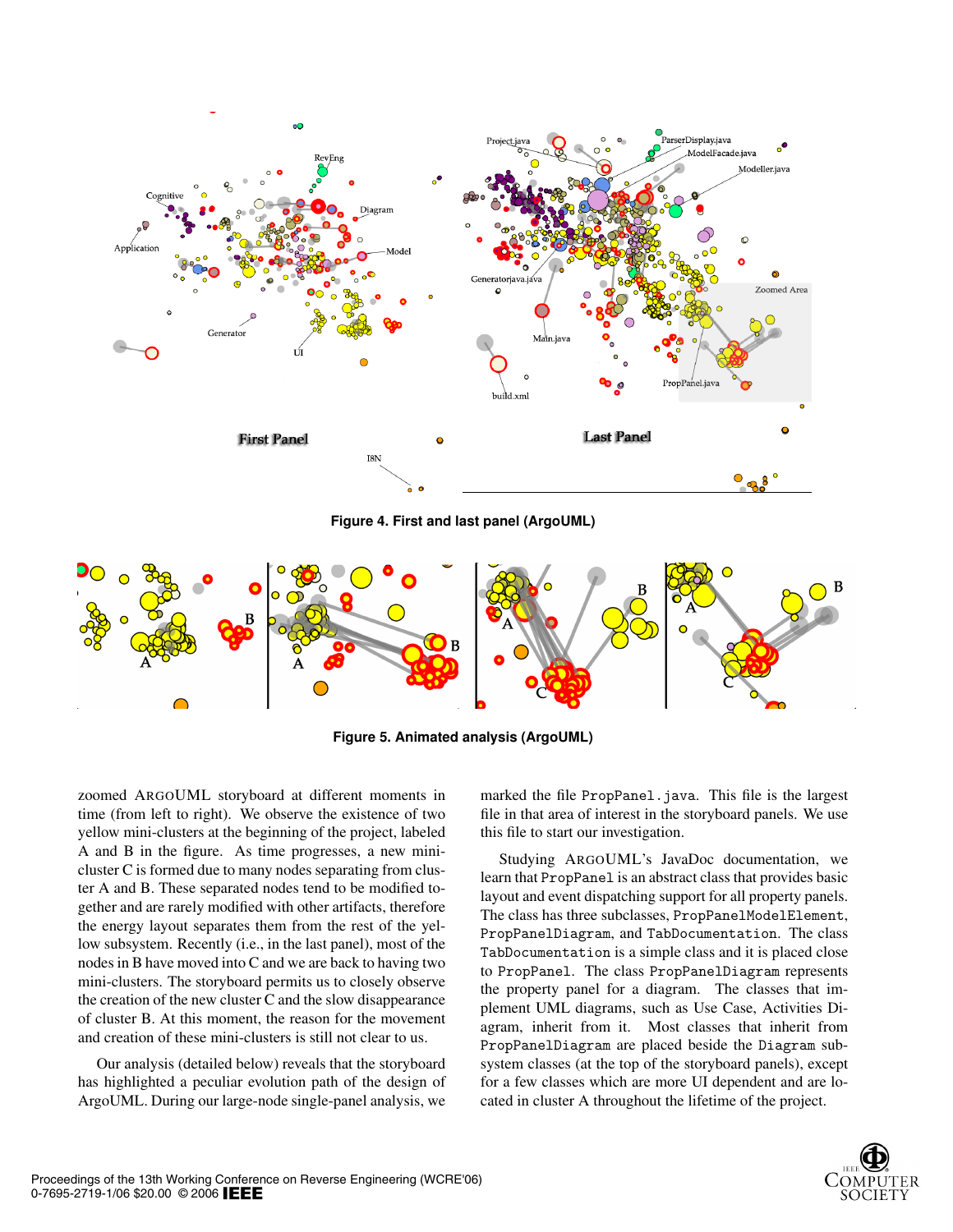

**Figure 6. A HeatMap storyboard panel (ArgoUML)**

We now focus on the class PropPanelModelElement, which holds the key in revealing the rationale for the miniclusters. The class PropPanelModelElement is an abstract class which contains the property panel for a model element. The class PropPanelModelElement has several abstract classes that inherit from it. These abstract classes in turn have many concrete classes that implement the desired features. The three mini-clusters that are shown in Fig. 5 are due to movements of abstract and concrete classes in the PropPanelModelElement family.

In the left most panel in Fig. 5, cluster B contains most of the concrete classes in the PropPanelModelElement family. This is expected as these concrete classes tend to change together since they are related. The abstract classes on the other hand should not be changing frequently since they represent well-defined and stable interfaces. Nevertheless, as the project evolves, the abstract classes need to change and changes to these abstract classes must be reflected in their concrete implementation classes. This evolution of the design is shown in the second panel (from the left) with many of the abstract classes joining cluster B along with any concrete classes that had not joined the cluster yet. Now, in the third panel, the implementation of new functionality, which is likely caused by the changes to the abstract classes, has caused the formation of a new independent mini-cluster (cluster C in Fig. 5). Finally in the last panel, we observe that cluster B is slowly losing many of its nodes to cluster C. The remaining nodes in cluster B are the nodes representing the abstract classes that have again become more stable and are not changing with their concrete implementation classes.

As we noted in our single-panel analysis (Fig. 4), we found several large nodes that we planned to study using our animated analysis. For the animated analysis, we use the HeatMap storyboard for ARGOUML (shown in Fig. 6) and we notice that many of these large files are continuously moving, such as build.xml, ModelFacade.java, Modeller.java, and Main.java.

A closer analysis of these files and consulting the project's documentation indicate that these files are responsible for cross-cutting concerns that are spread throughout the source code. Changes to these files cause changes to a variety of other files that are spread across the system. For example, the file build.xml is responsible for the build aspect of the software system. The addition of a new file requires updating this file to ensure that the new file becomes part of the build. The class ModelFacade acts like an abstraction layer (e.g., facade and interface) to different parts of the system. The implementation for these abstraction layer files is spread throughout the code, which causes these files to change with a variety of files over time, instead of having a consistent set of files which they change with. Even though the file Modeller.java is part of the Reverse Engineering (RevEng) subsystem, it interacts heavily with the Model subsystem and hence it tends to oscillate its position between both subsystem based on recent co-changes. The file Main.java is the application's main file. The addition of features in any subsystem usually causes changes to this file to enable these features through the command line or through the user interface.

As we began studying the ARGOUML project using the evolution storyboard technique, we had little knowledge about the software system and its historical development. Throughout our case study, we found that the storyboard's animation was valuable in highlighting interesting artifacts that are worth investigating. In this section, we gave a brief overview of a few notable discoveries regarding the evolution of ARGOUML. The evolution storyboard has guided us in understanding a variety of other events in the lifetime of ARGOUML, and other large projects.

### 5. Conclusion and Discussion

Existing techniques for evolution visualization offer static views of the software history. Static views do not support the understanding of the dynamics of software development and maintenance. We introduced a new visualization technique for software evolution that offers dynamic views. Evolution storyboards emphasize the history of a project using a sequence of panels, each representing a particular period in the life of the project. Each panel shows how artifacts (e.g., classes) change their dependencies over time. The movement of an artifact is an indication of changes to the interdependencies of the artifact with its environment.